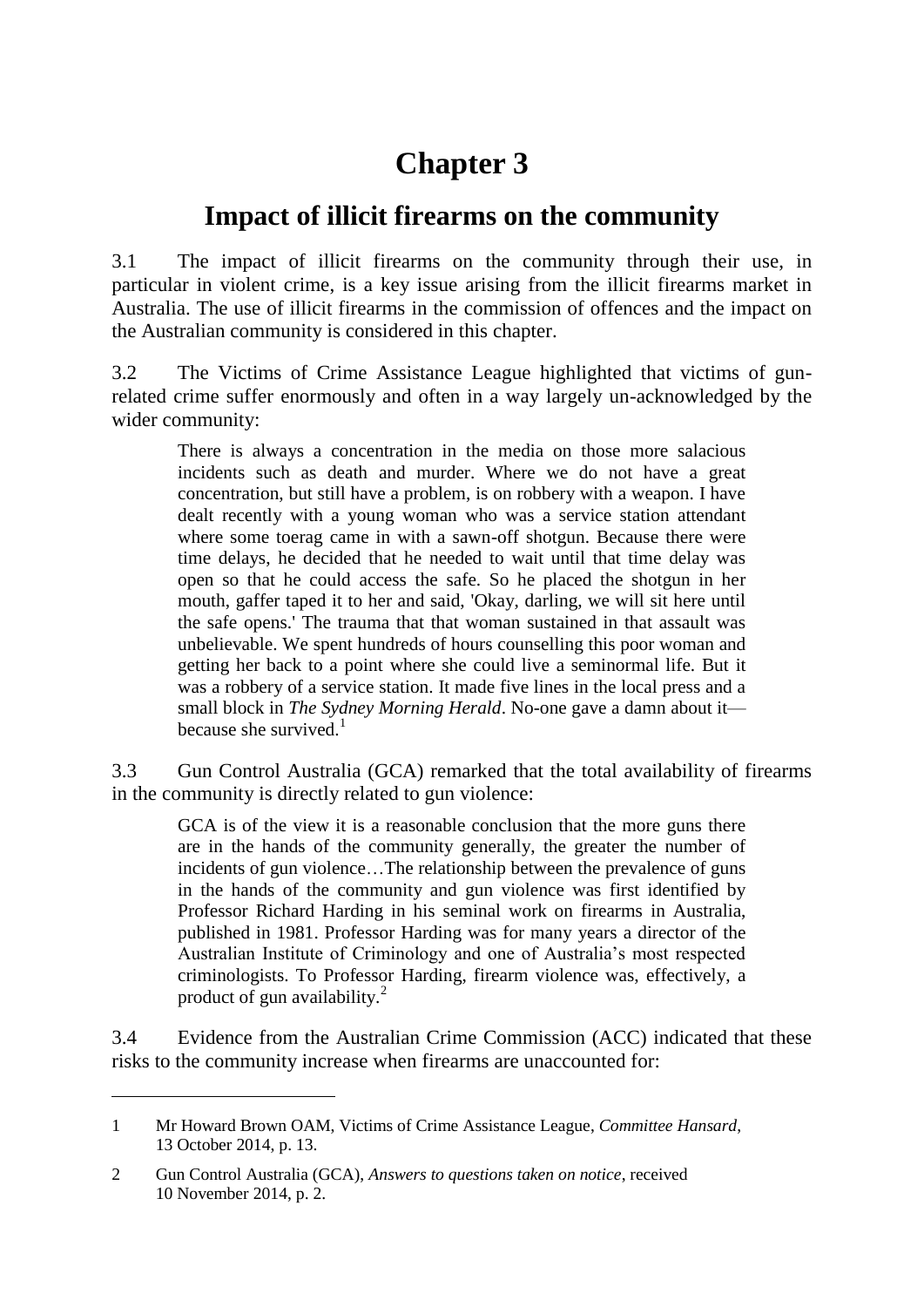The imperishable nature of firearms ensures that those already available within the illicit market remain a serious threat...The durability of firearms ensures that those diverted to the illicit market can remain in circulation and are available for use by criminals for many decades. The oldest firearm traced by the ACC was a functioning revolver manufactured in  $1888$ <sup>3</sup>

3.5 NSW Police acknowledged the threat posed to the community by stolen firearms<sup>4</sup> and discussed the large pool of unaccounted firearms in the community:

There is no doubt that there is a large number of firearms out there. Whether those firearms then go into the black market is another question altogether, and, as I said, it is only at the time that police recover those firearms that we are able to establish their origin. We may not be able to establish their origin if they are from the grey market, simply because people do not report their theft for fear of facing some sort of criminal sanction themselves.<sup>5</sup>

3.6 The Australian Institute of Criminology (AIC) discussed the low recovery rate with respect to stolen firearms, with 12-14 per cent of incidents resulting in the firearm being recovered in a 12-18 month period after the report of the theft.<sup>6</sup> The low rate of recovery of stolen firearms only serves to maintain this pool of unaccounted firearms available for illicit uses. The use of these illicit firearms in gun-related and organised crime is explored in the following sections.

### **Firearm-related crime**

 $\overline{a}$ 

3.7 Illicit firearms are used in a range of serious and aggravated crimes, such as homicide, armed robberies and sexual assault. Their use is therefore a serious concern for the community and law enforcement authorities alike.

3.8 While statistics do not measure the huge personal impact gun-related crime has on a victim, they do provide a useful means of assessing the impact of illicit firearms on the community by measuring the types of crime committed with a firearm and the frequency of these.

3.9 Data from the National Homicide Monitoring Program (NHMP) shows that the majority of firearm homicides in Australia between 1989-90 and 2009-10 were committed by an unlicensed offender (79-93 per cent of offenders), the majority of offenders used a firearm that was not registered (83-97 per cent) and there was a

<sup>3</sup> Australian Crime Commission (ACC), *Submission 75*, p. 3.

<sup>4</sup> Detective Chief Superintendent Ken Finch, NSW Police, *Committee Hansard*, 13 October 2014, p. 41.

<sup>5</sup> Detective Chief Superintendent Finch, NSW Police, *Committee Hansard*, 13 October 2014, p. 47.

<sup>6</sup> Australian Institute of Criminology (AIC), *Submission 76*, p. 10.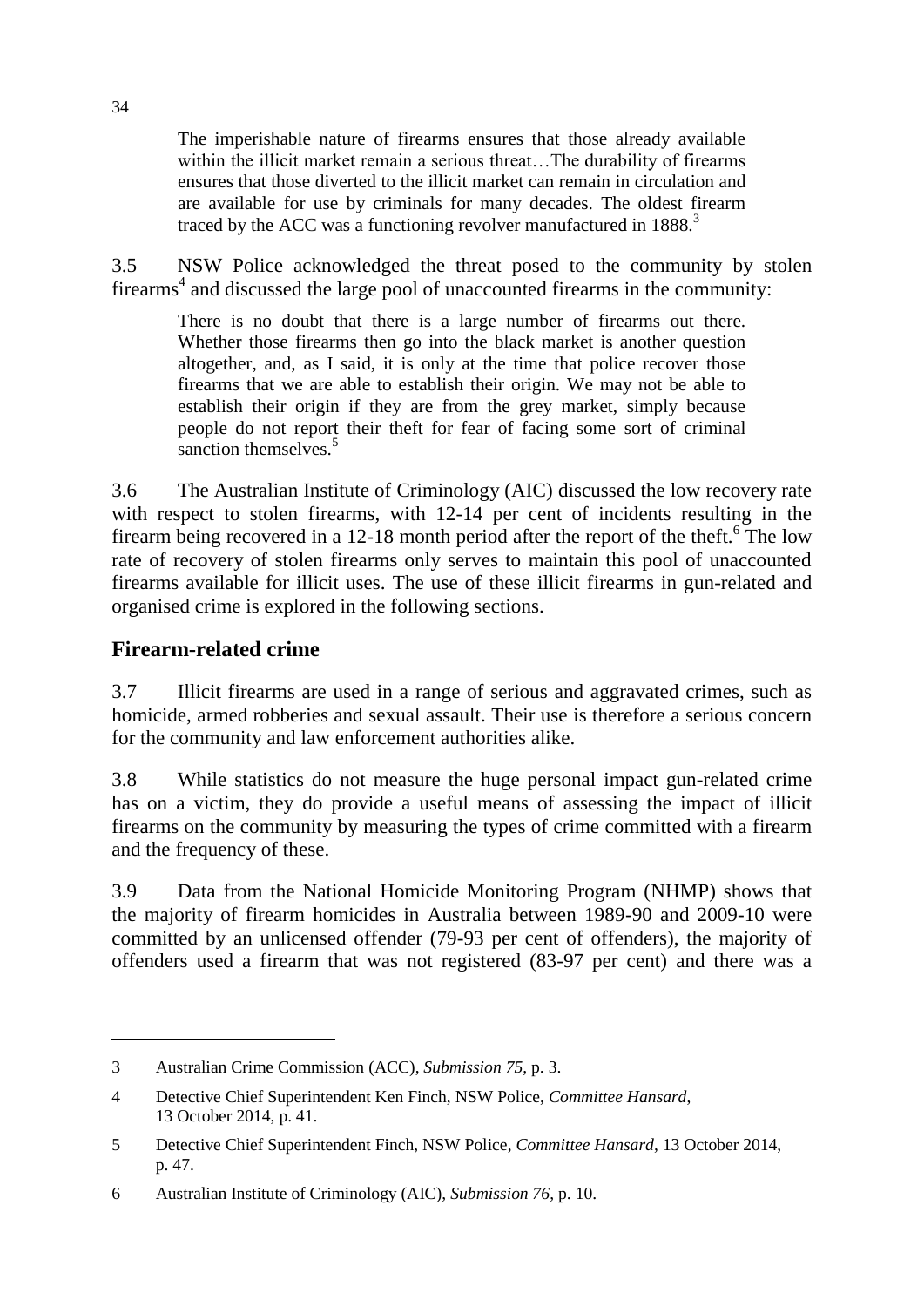15 per cent decrease in the number of firearm homicides over the 25 year period (76 in 1989-90 to 31 in 2009-10).<sup>7</sup>

3.10 This reduction in firearm-related homicides is juxtaposed with their use in armed robberies which increased between 2005 and 2010. The AIC informed the committee that sixteen per cent of armed robberies committed in Australia between 2004 and 2010 involved a firearm, from a low of 13 per cent in 2005 (758 incidents) to a high of 18 per cent in 2010 (825 incidents).<sup>8</sup> Data from the National Armed Robbery Monitoring Program (NARMP) found that in 2009-10, handguns were used in nine per cent (1162 incidents) of armed robberies in Australia and shotguns were used in three per cent  $(340 \text{ incidents})$ .<sup>9</sup>

3.11 The NARMP also provided data on the types of armed robberies that predominantly involve the use of a firearm:

Firearms are used in the robbery of organisations more often than in attacks against individual victims. In 2009–10, only eight percent of individual victims robbed in the street were threatened with a firearm, while around one-third of those victimised in banks (35%) and in licensed premises (33%) were subject to firearm robbery (Borzycki & Fuller 2014).

An examination of 627 armed robbery narratives collated as part of the NARMP showed an association between the targeting of secure businesses, planning and the use of a firearm (as opposed to another weapon; see Fuller forthcoming). Additional data from the NARMP also demonstrates that firearms were more likely to be used in high-yield armed robberies between 2004 and 2010 (ie where the property stolen was greater than \$10,000; see, for example, Smith & Louis 2010) and when secure businesses were targeted (Borzycki & Fuller 2014). For example, organisations with substantial cash holdings and therefore with more security, such as banks and licensed premises, were robbed by offenders armed with firearms at much higher rates (68% and 44% respectively) compared with robberies at less secure sites  $(15\%)$ .<sup>10</sup>

3.12 The NSW Justice Cluster found that the use of handguns is particularly prevalent in public place shootings in NSW: 90 per cent of such shootings involve handguns.<sup>11</sup> Similarly, NSW Police advised that:

…semiautomatic handguns are the weapon of choice, for people on the streets of Sydney particularly. There is no doubt about that. Our ballistics people have instructed me that at this stage, 90 per cent of gun crime generally in New South Wales can be attributed to semiautomatic

8 AIC, *Submission 76*, p. 11.

- 9 AIC, *Submission 76*, p. 11.
- 10 AIC, *Submission 76*, p. 11.
- 11 NSW Justice Cluster, *Submission 391*, p. 4.

<sup>7</sup> AIC, *Submission 76*, pp 10–11.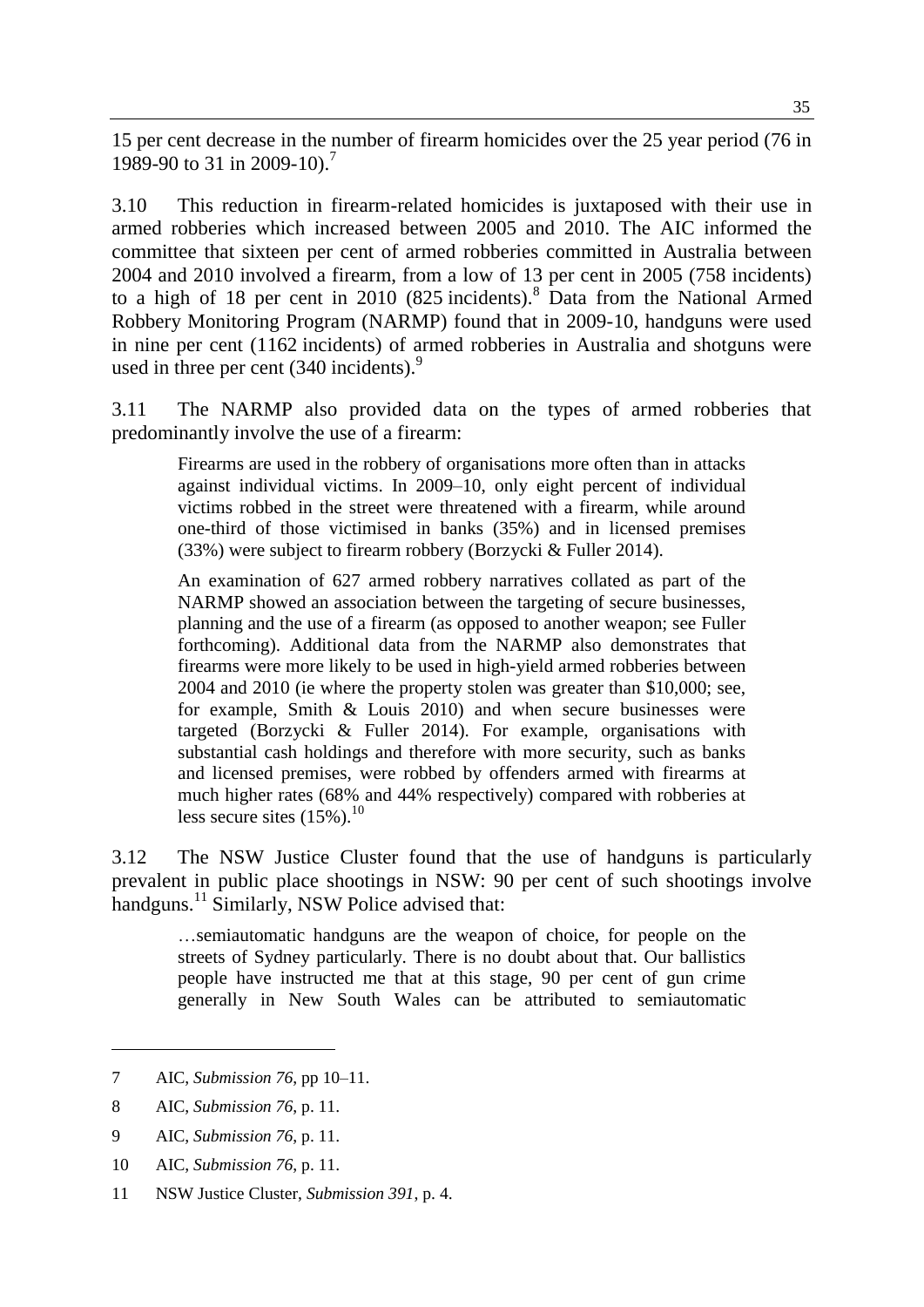handguns; absolutely…Not every crime scene results in a trace to a particular firearm. It can come up to a particular type of firearm, but it may not specify the exact weapon used…In terms of it being a registered firearm, I do not have the exact figures but it appears to be not a lot; the majority is as a result of illegally obtained, semiautomatic handguns.<sup>12</sup>

3.13 In response to questions taken on notice, NSW Police told the committee that 16.2 per cent of assaults, 44.2 per cent of robberies and 33.3 per cent of sexual offences involving the use of a weapon in 2014 (up to 29 November) involved the use of a firearm.<sup>13</sup>

3.14 Western Australia Police informed the committee that '[f]rom 01-November-2009 to 31-October-2-14, 36.4% of selected verified incidents that involved a firearm involved a handgun' for offences including offences against the person, antisocial behaviour, criminal intent or conspiracy, harassment, offences against animals and deception.<sup>14</sup>

3.15 In Victoria in 2013–14, there was a total of 688 offences where a firearm was used, threatened or displayed including:

- 16 homicides;
- 8 rapes;

 $\overline{a}$ 

- 101 robberies;
- 356 assaults;
- 29 abductions or kidnappings; and
- 56 aggravated burglaries.<sup>15</sup>

3.16 Of the total offences involving the use of a firearm in Victoria in 2013–14, 39.5 per cent involved the use of a handgun.<sup>16</sup>

3.17 Data provided by Queensland Police for offences committed with the use of a firearm over the period 2009–10 to 2013–14 showed a high rate of handgun use in homicides (33 per cent), assaults (34–44 per cent), robbery (50–67 per cent) and other offences against the person  $(23-42)$  per cent).<sup>17</sup>

<sup>12</sup> Detective Chief Superintendent Finch, NSW Police, *Committee Hansard*, 13 October 2014, p. 41.

<sup>13</sup> NSW Police, *Answers to questions taken on notice*, received 11 December 2014.

<sup>14</sup> Western Australian Police, *Answers to questions taken on notice*, received 12 December 2014.

<sup>15</sup> Victoria Police, *Answers to questions taken on notice*, received 10 December 2014.

<sup>16</sup> Victoria Police, *Answers to questions taken on notice*, received 10 December 2014.

<sup>17</sup> Queensland Police, *Answers to questions taken on notice*, received 8 December 2014.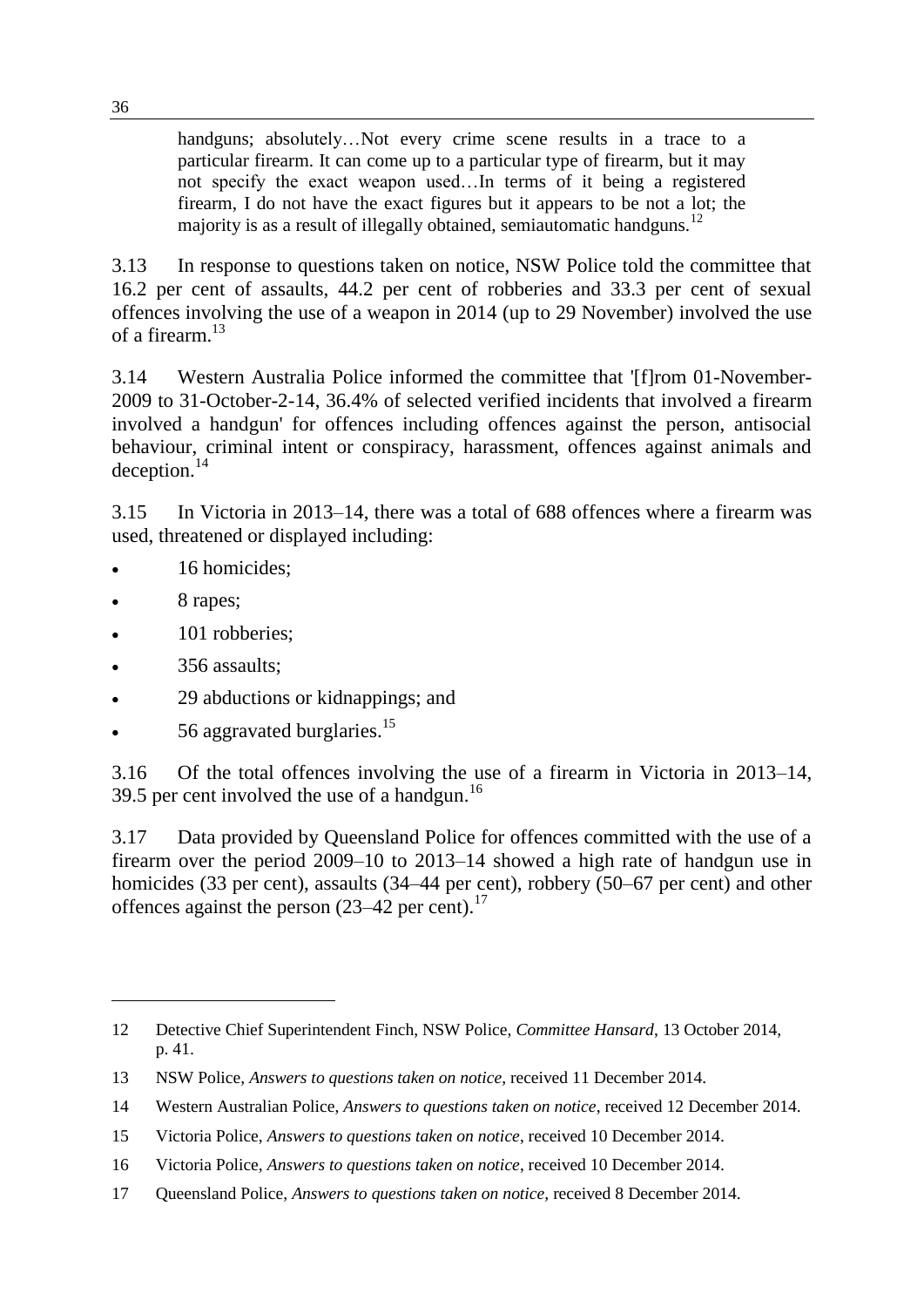3.18 Data on the use of stolen firearms in crime is derived from the National Firearms Theft Monitoring Program (NFTMP):

Data provided by state and territory police indicated that firearms from a very small percentage of theft incidents (less than 5%) reported in the four year period 2005-06 to 2008-09 were subsequently used to commit a criminal offence or found in the possession of a person charged with a nonfirearm related criminal offence. These data refer to firearms used in crime in the 12 month period in which the firearm was reported stolen and hence is likely an understatement of the true percentage. $^{18}$ 

3.19 The following table sets out the use of stolen firearms in crime in Australia from 2004-05 to 2008-09.<sup>19</sup>

| <b>Offence type</b>                  | <b>Number of theft incidents</b> |
|--------------------------------------|----------------------------------|
| Violent crime and related offences   | n                                |
| Armed robbery                        | 6                                |
| Murder/suicide                       | 3                                |
| 'Home invasion'                      | $\overline{2}$                   |
| Attempted murder                     | 1                                |
| Manslaughter                         | 1                                |
| Domestic violence                    | 1                                |
| Burglary with assault                | 1                                |
| 'Ram raid'                           | 1                                |
| <b>Other offences</b>                |                                  |
| Modification to firearm              | $\overline{2}$                   |
| Illegal discharge of a weapon        | 2                                |
| Firearm trafficking                  | 1                                |
| Dangerous conduct with a firearm     | $\overline{2}$                   |
| Illegal firearm sale                 | 1                                |
| Receiving stolen property            | 1                                |
| Unlawful possession                  | 1                                |
| Drug offences not further defined    | 4                                |
| Firearm offences not further defined | 3                                |
| Not further defined                  | $\overline{2}$                   |

3.20 The ACC also provided the committee with data on the use of stolen firearms then used in later criminal activity.<sup>20</sup> As part of its trace program, it has conducted traces on 434 stolen firearms (long-arms and handguns) seized after use in a crime, or with persons who were not licensed to have them in their possession.<sup>21</sup>

<sup>18</sup> AIC, *Answer to a question taken on notice*, received 13 November 2014.

<sup>19</sup> AIC, *Answer to a question taken on notice*, received 13 November 2014.

<sup>20</sup> ACC, *Answer to a question taken on notice*, received 17 November 2014.

<sup>21</sup> ACC, *Answer to a question taken on notice*, received 17 November 2014.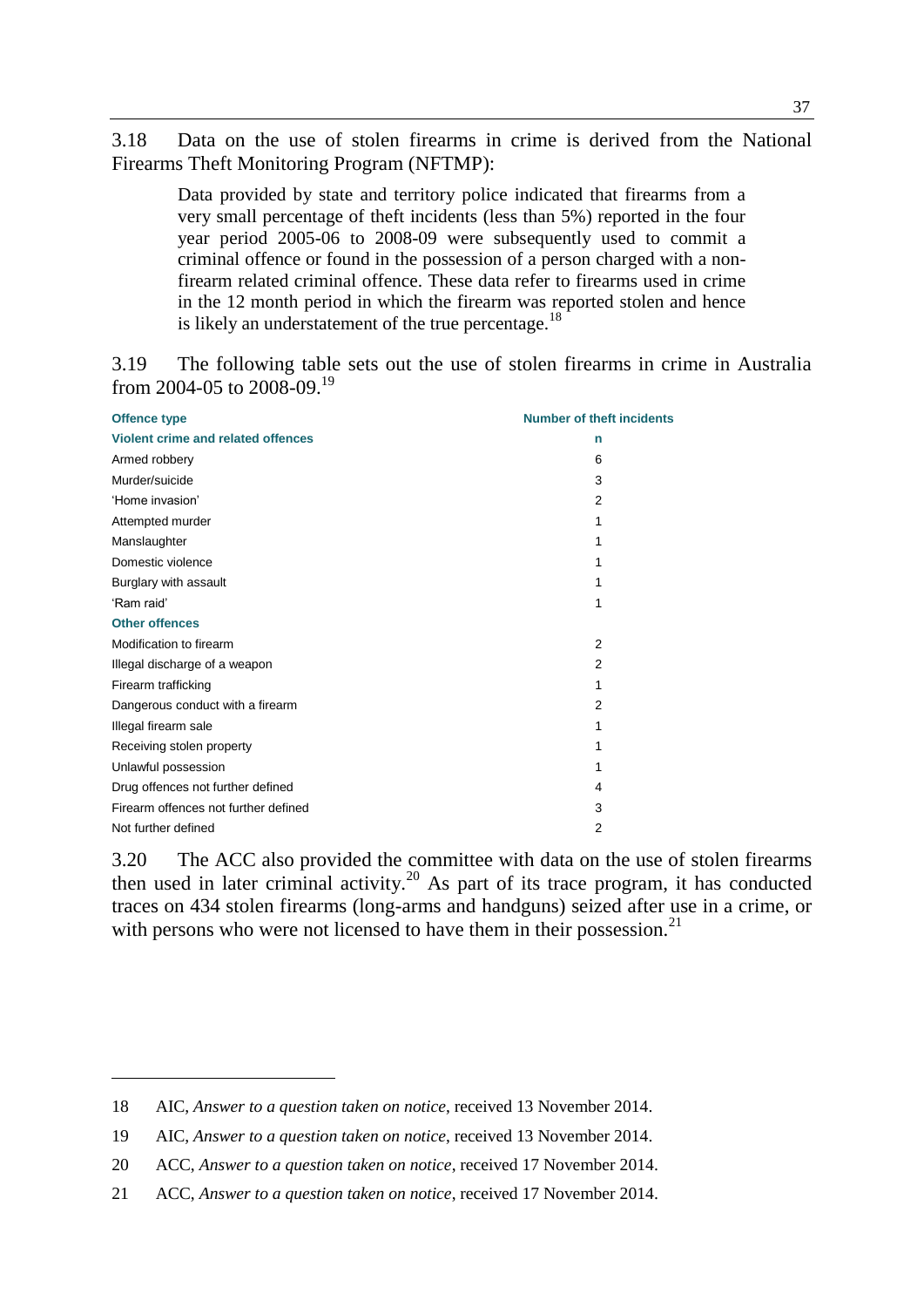| for traced firearms reported as stolen. |        |            |
|-----------------------------------------|--------|------------|
| Circumstances                           | Number | Percentage |
| Larceny                                 | 1      | 0.2        |
| Parole Breach                           | 1      | 0.2        |
| Road Rage                               |        | 0.2        |
| Suspicious suicide                      |        | 0.2        |
| <b>Vehicle Theft</b>                    |        | 0.2        |
| Assault                                 | 2      | 0.4        |
| Drive By Shooting                       | 2      | 0.4        |
| Extortion                               | 3      | 0.7        |
| Suicide                                 | 4      | 0.9        |
| Conduct endangering life                | 5      | 1.1        |
| <b>Domestic Dispute</b>                 | 5      | 1.1        |
| Homicide attempt                        | 5      | 1.1        |
| Homicide                                | 10     | 2.2        |
| Theft aggravated                        | 14     | 3.1        |
| Armed Robbery                           | 16     | 3.6        |
| <b>Burglary</b>                         | 17     | 3.8        |
| <b>Firearm Trafficking</b>              | 26     | 5.8        |

3.21 Firearms not only pose a significant threat to the community but also to law enforcement authorities. Victoria Police explained that it mostly does not know in advance where illicit firearms might be found and that illicit firearms are largely detected through the investigation of other offences.<sup>22</sup> The Australian Federal Police (AFP) held a similar view about the inability to know when and where an illicit firearm might be encountered. The AFP told the committee that, as an operational safety matter, its officers must consider the risk that there is an undisclosed firearm at an incident:

Clearly, having stolen guns out in the community means that we are unaware when we are responding and that the community is unaware of the threat that may present itself, more generally. Where we have information in relation to ownership of firearms, then, as a normal operating practice within policing, we actually get information. So, if we were attending a domestic disturbance, perhaps, then just as a matter of routine we will actually get information as we are attending to that location as to whether there are any firearms. We can determine who is known to live at that address and if there are any firearms associated with that. Stolen firearms are outside of that regime and will be unknown to us. And then, of course, there is the fact that they are stolen and there is the potential that they have been diverted to the criminal enterprises for their own ends and to protect themselves and to enable them to undertake their enterprises. That presents a threat to us because, of course, they are demonstrating an interest in using a firearm in order to undertake their activities.  $2^3$ 

 $\overline{a}$ 

**Table 1 - Criminal activity circumstances** 

<sup>22</sup> Detective Superintendent Peter De Santo APM, Victoria Police, *Committee Hansard*, 13 October 2014, p. 60.

<sup>23</sup> Assistant Commissioner Julian Slater, National Manager, Forensics, Australian Federal Police (AFP), *Committee Hansard*, 31 October 2014, p. 72.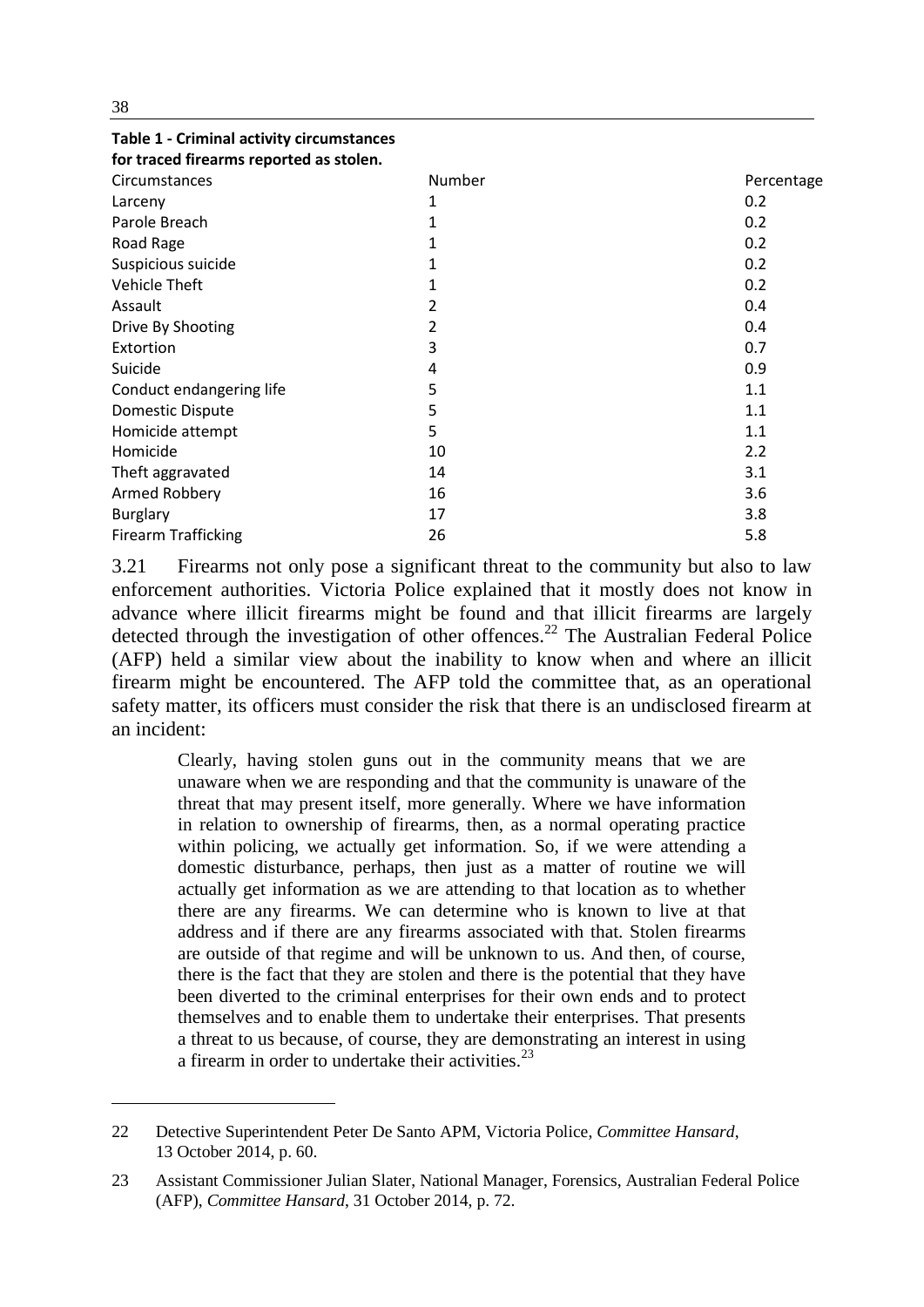#### **Organised crime**

3.22 A number of witnesses spoke about the links between firearms and organised crime. The ACC noted that 'firearms will continue to be sought, acquired and used by criminals, including those involved in organised crime, as an enabler used to protect interests and commit acts of violence'.<sup>24</sup> The ACC indicated that no single group dominates the sale and supply of firearms to the illicit market but stated that 'firearms and organised crime are inextricably linked'.<sup>25</sup> The ACC referred to three ways in which such groups use firearms:

- conflicts and territorial disputes over the management and protection of drug turf and appropriation of 'protection' money;
- the promotion of criminal image, reputation and status to support their dominion; and
- personal factors such as revenge, interpersonal or family based conflicts.<sup>26</sup>

3.23 Dr Samantha Bricknell of the AIC explained the appeal of handguns in particular for serious and organised crime groups:

…it is the view of law enforcement that handguns are the weapon of choice amongst the criminal fraternity. That might be for a range of reasons. Some interesting analysis that was done in the UK interviewing offenders who had been convicted of firearm offences, and some of them were gang members, showed handguns not only served a defensive role but also an offensive and a symbolic function. There is this gun firearm culture that has emanated within the UK and is probably occurring within Australia, where handguns not only have the power to harm and to maim but also have that symbolic function of to threaten and intimidate the person on the receiving end of that threat. That is the view amongst law enforcement. They are also concealable, they are easy to carry around, that sort of thing, and they can pack a punch when needed to. $27$ 

3.24 NSW Police noted that while there are a number of semiautomatic handguns on the market and in the hands of criminal groups, it would appear that currently criminals are 'jealously guarding their weapons'.<sup>28</sup> They also noted that such weapons are often seen as status symbols.<sup>29</sup>

<sup>24</sup> ACC, *Submission 75*, p. 2.

<sup>25</sup> ACC, *Submission 75*, p. 2.

<sup>26</sup> ACC, *Submission 75*, p. 2.

<sup>27</sup> Dr Samantha Bricknell, Research Manager (Violence and Exploitation), AIC, *Committee Hansard*, 31 October 2014, p. 45.

<sup>28</sup> Detective Chief Superintendent Finch, NSW Police, *Committee Hansard*, 13 October 2014, p. 45.

<sup>29</sup> Detective Chief Superintendent Finch, NSW Police, *Committee Hansard*, 13 October 2014, p. 45.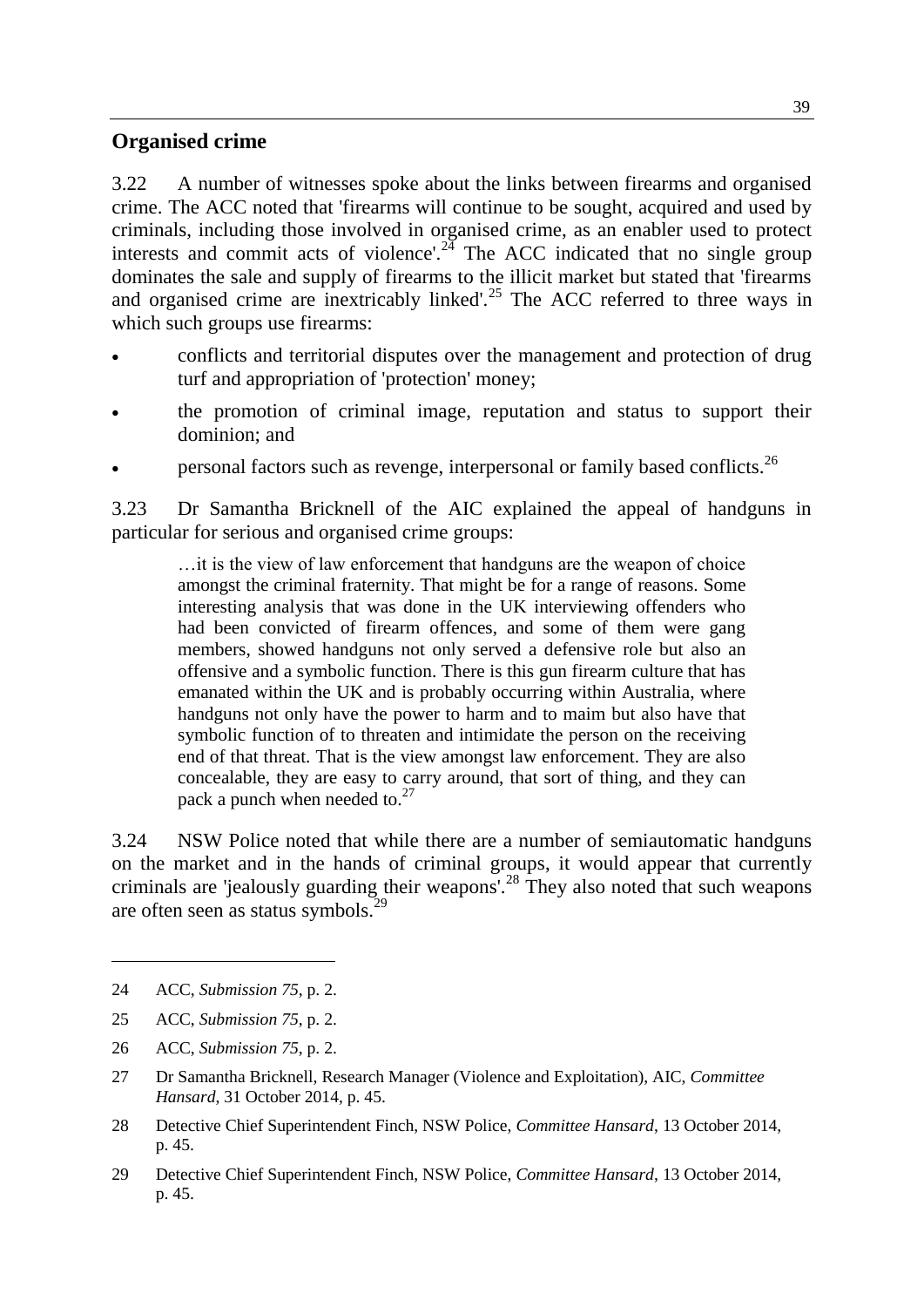#### **Hotspot mapping**

3.25 Some submitters recommended the use of "hotspot" mapping, where analysts use retrospective data to identify areas with high levels of crime. The Victims of Crime Assistance League recommended the use of hotspot mapping:

…one of the interesting things you pull from the BOCSAR [Bureau of Crime Statistics and Research] figures is certain local government areas like Bankstown, Blacktown and Campbelltown have somewhere in the vicinity of 300 and 400 offences involving firearms each year. Some eight years ago the New South Wales police embarked upon a system where they were trying to reduce the incidence of personal violence in the suburbs. They started a hot spot mapping program where they were seeing concentrations of various forms of crime. Having mapped that, they then went to those particular areas to determine what was the best way to resolve it. In some of those cases the result was they put in street lighting and automatically took away the environment that allowed some of these toerags to engage themselves in assaults. Hot spot mapping has some great potential. It is something, though, that would have to be tied in with well-generated statistics because, unfortunately, you cannot bundle all types of firearm crimes into the same category. $30$ 

3.26 The concept of hotspot mapping and its use to identify areas with high levels of firearm theft and burglary was endorsed by the Firearm Training and Safety Council:

Again, one gets the feeling that the problems are localised. If that is correct, then in fact it should be of assistance to law enforcements on the one hand to focus their resources in those particular geographical areas. Also…if in fact theft from lawful storage is a particular problem in an area, we should know about it and then those people in that area—rather than being subject to draconian and ridiculous increases in storage levels of requirement perhaps can harden up their particular storage regimes to the effect that it will be harder and less attractive to people to perform these thefts.<sup>31</sup>

3.27 The National Farmers' Federation also supported the idea, particularly in the context of raising public awareness with regards to the safe storage of firearms in areas where theft of firearms is prevalent.<sup>32</sup>

3.28 The AIC discussed some of the limitations involved with hotspot mapping, though did not discount its benefits when utilised at a state and territory level:

<sup>30</sup> Mr Brown OAM, Victims of Crime Assistance League, *Committee Hansard*, 13 October 2014, p. 12.

<sup>31</sup> Mr Gary Bryant, Firearm Safety and Training Council, *Committee Hansard*, 13 October 2014, p. 7.

<sup>32</sup> Ms McKinnon, NFF, *Committee Hansard*, 13 October 2014, p. 18.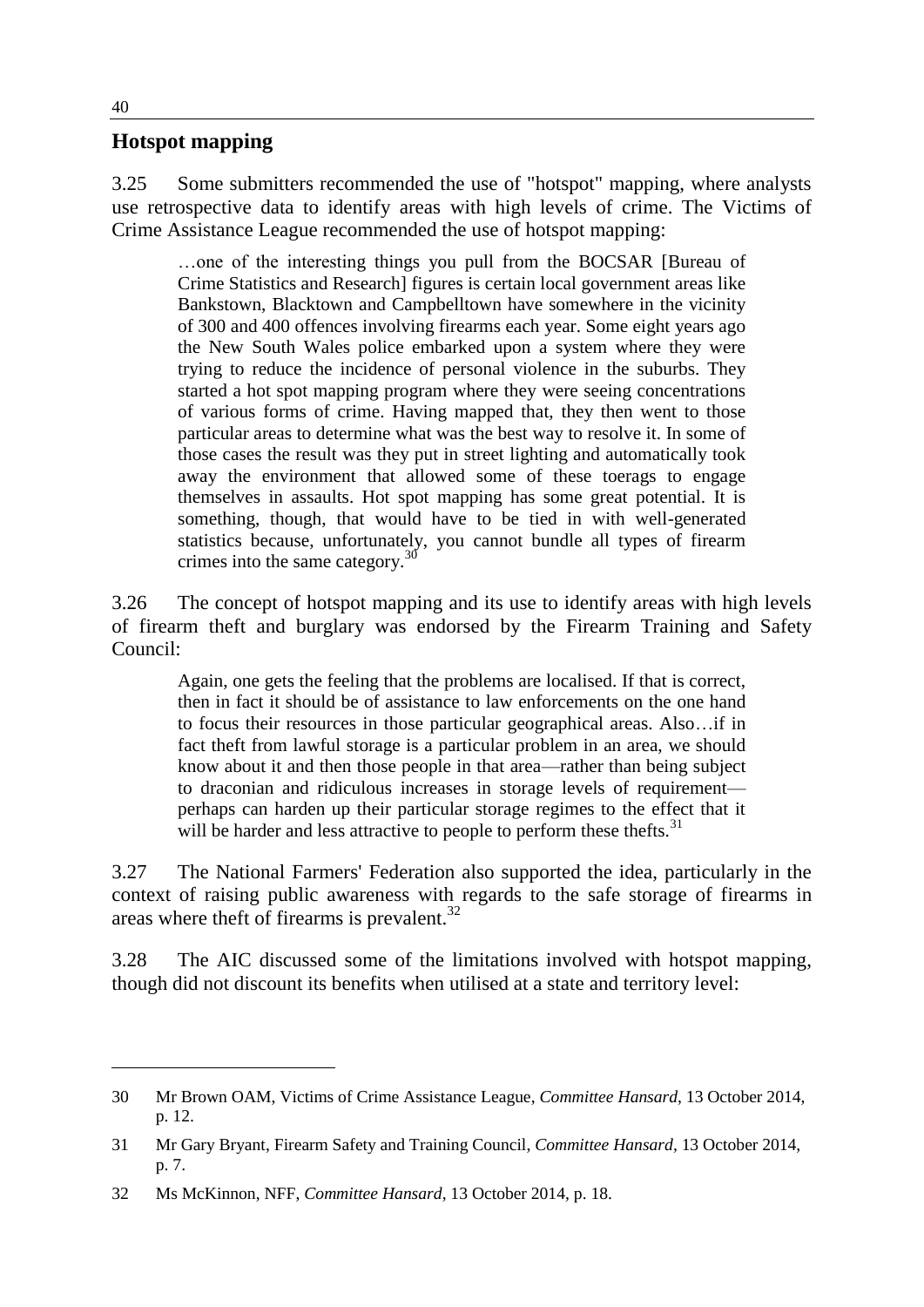I understand that that is an issue that has been picked up by some jurisdictions. I believe New South Wales may have done some hot-spot mapping of where firearms are being used. In terms of its use it depends on the concentration of those incidents. A hot spot is only of any use where you have a concentration of incidents in time and space. If those hot-spot maps show that instances are sparsely populated or spread out over time, while that may be interesting from a statistical perspective, it really has limited utility in terms of what can then be done with a hot-spot map of that kind. Really, by undertaking a hot-spot analysis you are making the link between an incident and the location and time essentially. So the question then becomes: what do you do in those kinds of locations where those instances have occurred? I am not sure the extent to which that particular kind of analysis is particularly useful for understanding illicit firearms other than to identify there may be broad areas where incidents are more likely to happen. But the next question is: what do you then do? We do not have that kind of data. As far as I am aware, there are no data sources available to be able to undertake national hot-spotting of that kind. I think it is really probably only useful anyway at the jurisdictional level.<sup>33</sup>

3.29 Victoria Police provided the committee with a number of hotspot maps, such as that at Figure 3.1, to demonstrate how it has used the technique to identify areas where there are high rates of particular crimes, including the theft and burglary of firearms.<sup>34</sup>

<sup>33</sup> Dr Bricknell, AIC, *Committee Hansard*, 31 October 2014, p. 45.

<sup>34</sup> Victoria Police, *Answers to questions taken on notice*, received 10 December 2014.